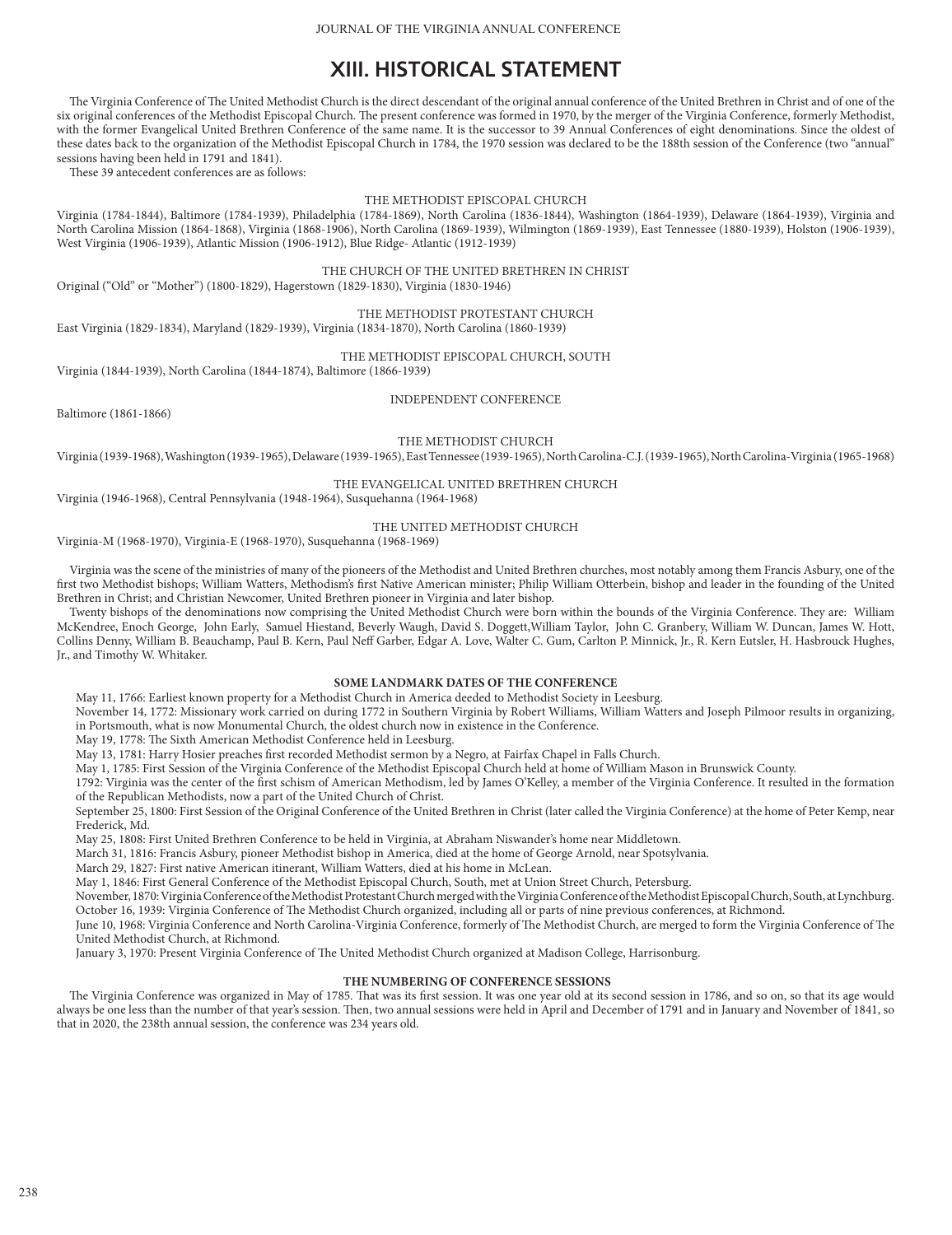## XII. HISTORICAL STATEMENT

## SESSIONS OF THE VIRGINIA CONFERENCE

| No. | <b>Place of Session</b> | Date | President | Secretary |
|-----|-------------------------|------|-----------|-----------|
|     |                         |      |           |           |
|     |                         |      |           |           |
|     |                         |      |           |           |
|     |                         |      |           |           |
|     |                         |      |           |           |
|     |                         |      |           |           |
|     |                         |      |           |           |
|     |                         |      |           |           |
|     |                         |      |           |           |
|     |                         |      |           |           |
|     |                         |      |           |           |
|     |                         |      |           |           |
|     |                         |      |           |           |
|     |                         |      |           |           |
|     |                         |      |           |           |
|     |                         |      |           |           |
|     |                         |      |           |           |
|     |                         |      |           |           |
|     |                         |      |           |           |
|     |                         |      |           |           |
|     |                         |      |           |           |
|     |                         |      |           |           |
|     |                         |      |           |           |
|     |                         |      |           |           |
|     |                         |      |           |           |
|     |                         |      |           |           |
|     |                         |      |           |           |
|     |                         |      |           |           |
|     |                         |      |           |           |
|     |                         |      |           |           |
|     |                         |      |           |           |
|     |                         |      |           |           |
|     |                         |      |           |           |
|     |                         |      |           |           |
|     |                         |      |           |           |
|     |                         |      |           |           |
|     |                         |      |           |           |
|     |                         |      |           |           |
|     |                         |      |           |           |
|     |                         |      |           |           |
|     |                         |      |           |           |
|     |                         |      |           |           |
|     |                         |      |           |           |
|     |                         |      |           |           |
|     |                         |      |           |           |
|     |                         |      |           |           |
|     |                         |      |           |           |
|     |                         |      |           |           |
|     |                         |      |           |           |
|     |                         |      |           |           |
|     |                         |      |           |           |
|     |                         |      |           |           |
|     |                         |      |           |           |
|     |                         |      |           |           |
|     |                         |      |           |           |
|     |                         |      |           |           |
|     |                         |      |           |           |
|     |                         |      |           |           |
|     |                         |      |           |           |
|     |                         |      |           |           |
|     |                         |      |           |           |
|     |                         |      |           |           |
|     |                         |      |           |           |
|     |                         |      |           |           |
|     |                         |      |           |           |
|     |                         |      |           |           |
|     |                         |      |           |           |
|     |                         |      |           |           |
|     |                         |      |           |           |
|     |                         |      |           |           |
|     |                         |      |           |           |
|     |                         |      |           |           |
|     |                         |      |           |           |
|     |                         |      |           |           |
|     |                         |      |           |           |
|     |                         |      |           |           |
|     |                         |      |           |           |
|     |                         |      |           |           |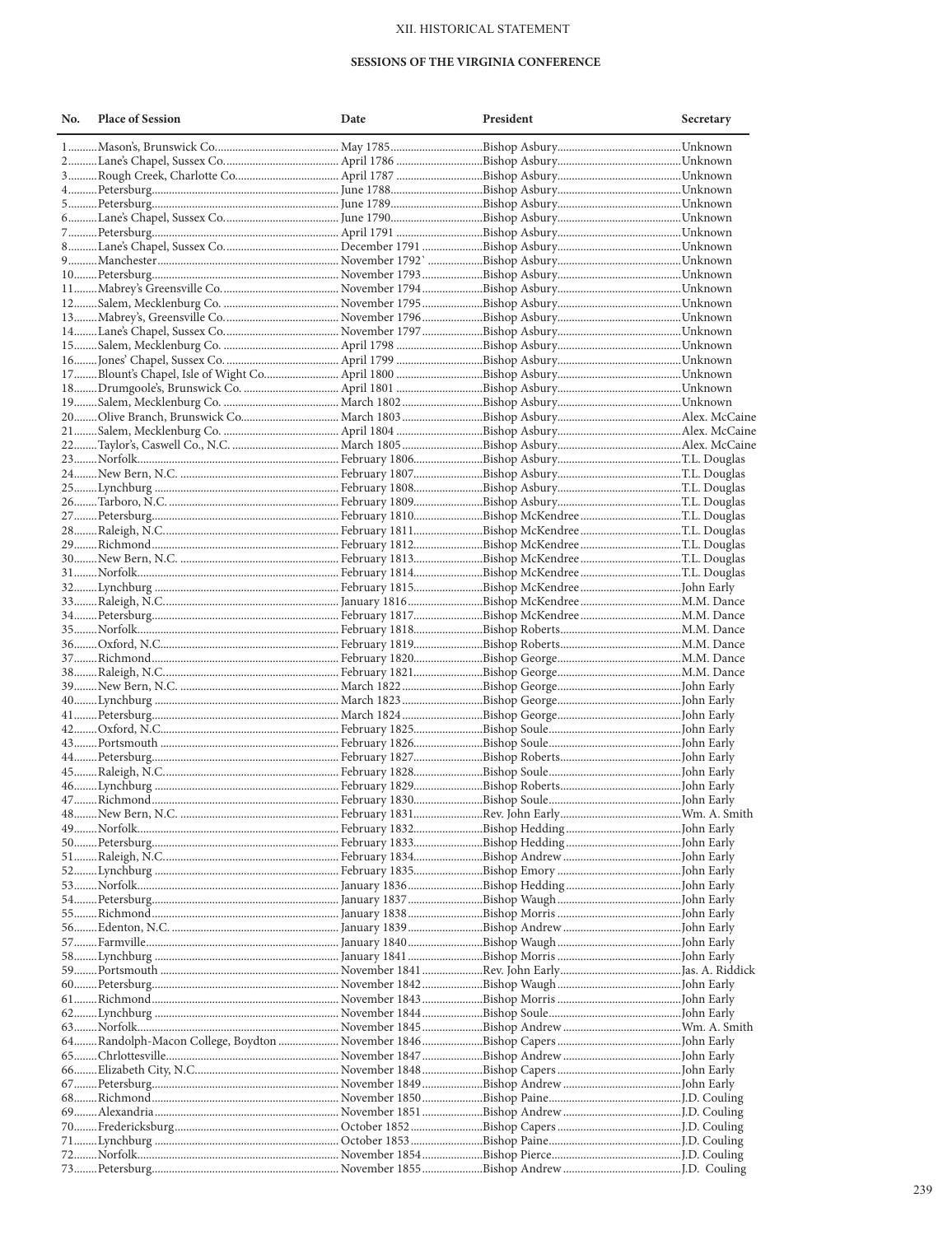## JOURNAL OF THE VIRGINIA ANNUAL CONFERENCE

| No. | <b>Place of Session</b> | Date | President | Secretary |
|-----|-------------------------|------|-----------|-----------|
|     |                         |      |           |           |
|     |                         |      |           |           |
|     |                         |      |           |           |
|     |                         |      |           |           |
|     |                         |      |           |           |
|     |                         |      |           |           |
|     |                         |      |           |           |
|     |                         |      |           |           |
|     |                         |      |           |           |
|     |                         |      |           |           |
|     |                         |      |           |           |
|     |                         |      |           |           |
|     |                         |      |           |           |
|     |                         |      |           |           |
|     |                         |      |           |           |
|     |                         |      |           |           |
|     |                         |      |           |           |
|     |                         |      |           |           |
|     |                         |      |           |           |
|     |                         |      |           |           |
|     |                         |      |           |           |
|     |                         |      |           |           |
|     |                         |      |           |           |
|     |                         |      |           |           |
|     |                         |      |           |           |
|     |                         |      |           |           |
|     |                         |      |           |           |
|     |                         |      |           |           |
|     |                         |      |           |           |
|     |                         |      |           |           |
|     |                         |      |           |           |
|     |                         |      |           |           |
|     |                         |      |           |           |
|     |                         |      |           |           |
|     |                         |      |           |           |
|     |                         |      |           |           |
|     |                         |      |           |           |
|     |                         |      |           |           |
|     |                         |      |           |           |
|     |                         |      |           |           |
|     |                         |      |           |           |
|     |                         |      |           |           |
|     |                         |      |           |           |
|     |                         |      |           |           |
|     |                         |      |           |           |
|     |                         |      |           |           |
|     |                         |      |           |           |
|     |                         |      |           |           |
|     |                         |      |           |           |
|     |                         |      |           |           |
|     |                         |      |           |           |
|     |                         |      |           |           |
|     |                         |      |           |           |
|     |                         |      |           |           |
|     |                         |      |           |           |
|     |                         |      |           |           |
|     |                         |      |           |           |
|     |                         |      |           |           |
|     |                         |      |           |           |
|     |                         |      |           |           |
|     |                         |      |           |           |
|     |                         |      |           |           |
|     |                         |      |           |           |
|     |                         |      |           |           |
|     |                         |      |           |           |
|     |                         |      |           |           |
|     |                         |      |           |           |
|     |                         |      |           |           |
|     |                         |      |           |           |
|     |                         |      |           |           |
|     |                         |      |           |           |
|     |                         |      |           |           |
|     |                         |      |           |           |
|     |                         |      |           |           |
|     |                         |      |           |           |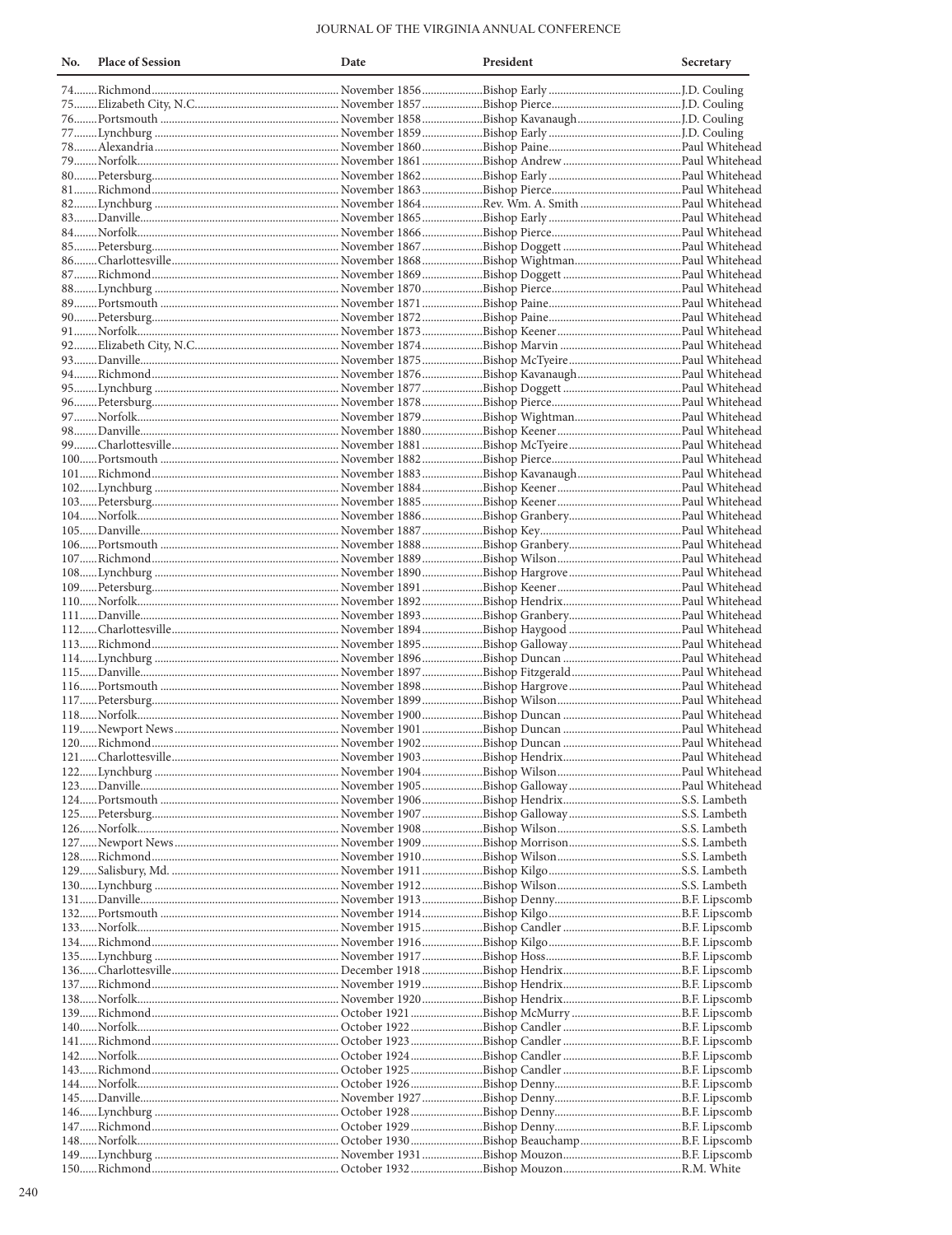## XII. HISTORICAL STATEMENT

| No. | <b>Place of Session</b> | Date | President | Secretary |
|-----|-------------------------|------|-----------|-----------|
|     |                         |      |           |           |
|     |                         |      |           |           |
|     |                         |      |           |           |
|     |                         |      |           |           |
|     |                         |      |           |           |
|     |                         |      |           |           |
|     |                         |      |           |           |
|     |                         |      |           |           |
|     |                         |      |           |           |
|     |                         |      |           |           |
|     |                         |      |           |           |
|     |                         |      |           |           |
|     |                         |      |           |           |
|     |                         |      |           |           |
|     |                         |      |           |           |
|     |                         |      |           |           |
|     |                         |      |           |           |
|     |                         |      |           |           |
|     |                         |      |           |           |
|     |                         |      |           |           |
|     |                         |      |           |           |
|     |                         |      |           |           |
|     |                         |      |           |           |
|     |                         |      |           |           |
|     |                         |      |           |           |
|     |                         |      |           |           |
|     |                         |      |           |           |
|     |                         |      |           |           |
|     |                         |      |           |           |
|     |                         |      |           |           |
|     |                         |      |           |           |
|     |                         |      |           |           |
|     |                         |      |           |           |
|     |                         |      |           |           |
|     |                         |      |           |           |
|     |                         |      |           |           |
|     |                         |      |           |           |
|     |                         |      |           |           |
|     |                         |      |           |           |
|     |                         |      |           |           |
|     |                         |      |           |           |
|     |                         |      |           |           |
|     |                         |      |           |           |
|     |                         |      |           |           |
|     |                         |      |           |           |
|     |                         |      |           |           |
|     |                         |      |           |           |
|     |                         |      |           |           |
|     |                         |      |           |           |
|     |                         |      |           |           |
|     |                         |      |           |           |
|     |                         |      |           |           |
|     |                         |      |           |           |
|     |                         |      |           |           |
|     |                         |      |           |           |
|     |                         |      |           |           |
|     |                         |      |           |           |
|     |                         |      |           |           |
|     |                         |      |           |           |
|     |                         |      |           |           |
|     |                         |      |           |           |
|     |                         |      |           |           |
|     |                         |      |           |           |
|     |                         |      |           |           |
|     |                         |      |           |           |
|     |                         |      |           |           |
|     |                         |      |           |           |
|     |                         |      |           |           |
|     |                         |      |           |           |
|     |                         |      |           |           |
|     |                         |      |           |           |
|     |                         |      |           |           |
|     |                         |      |           |           |